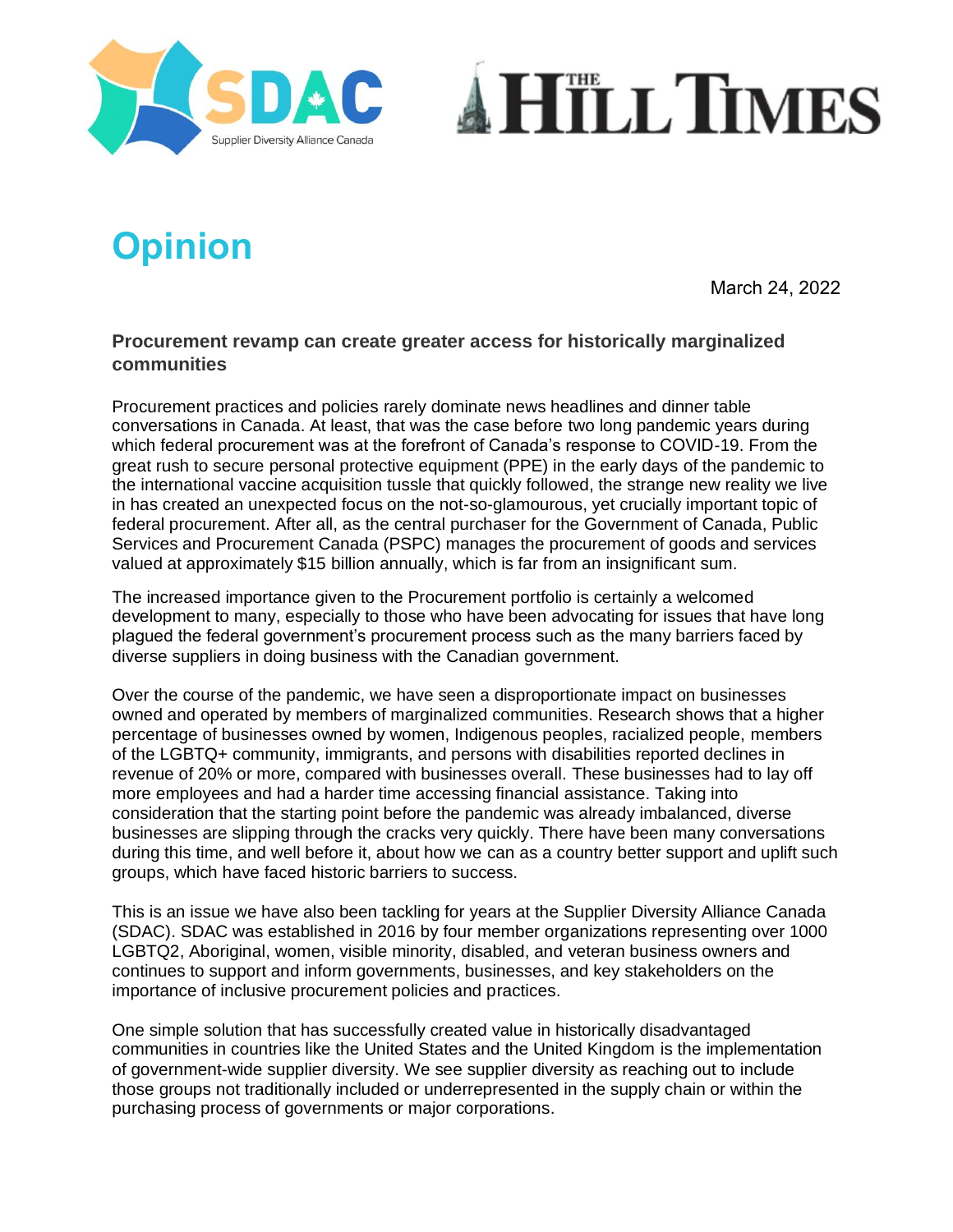It was encouraging to see new PSPC Minister Filomena Tassi's mandate letter include commitments towards advancing initiatives to increase the diversity of bidders on government contracts. PSPC's recent launch of the Supplier Diversity Action Plan and the accompanying Policy on Social Procurement are concrete steps in the right direction. Together these new policies should reduce barriers, increase supplier diversity, and enhance economic and social opportunities for underrepresented groups

However, many implementation details are still pending and require meaningful consultation with diverse communities to ensure that an empirical and third-party certified approach is applied across the federal government which defines a diverse supplier as a for-profit entity owned, operated, and controlled by 51% or more of a given underrepresented group. This has been proven in other international jurisdictions to benefit companies owned and operated by diverse communities by helping to drive economic growth in communities that experience disadvantage, discrimination, and barriers to equal opportunity.

As we finish the fight against COVID and move from crisis to recovery, implementing inclusive procurement policies across the government is a proven and effective way of supporting Canadian businesses and build a stronger, more resilient economy. "Diverse businesses are important and supplier diversity is crucial to maintaining equitable growth in Canada's economy" said Sylvie Ouellette, President & Co-Founder of Versatil BPI Inc. Implementing Supplier Diversity also aligns with the government's goal of permanent and transformative changes to create a more equitable and inclusive society. As highlighted by Andrea Robinson, "being a minority-owned business has its set of challenges and biases. Our 2 certifications, with CAMSC and WBE Canada, have helped eliminate those barriers and have been integral to the growth of our business in a short period of time." Inclusive procurement policies are not only effective, but they will also ensure an economic recovery that Includes everyone in a society that leaves no one behind.

Recognizing certification by a third-party organization as the basis of an inclusive procurement process is necessary to ensure the integrity and probity in the process, and to provide assurance to and validation of diverse ownership. This is recommended by the authors of Benchmarking Small and Medium Enterprises as Suppliers to the Government of Canada, a study conducted by Telfer School of Management in collaboration with Public Services and Procurement Canada.

Since first being elected in 2015, Prime Minister Trudeau has consistently acknowledged that diversity and inclusion are sources of Canada's strength, and at the heart of our success. Though his government should be applauded for making great progress on the issue, domestic and international events of the past two-years have only accelerated conversations on Diversity and Inclusion across the country. This new reality should not only give the Government of Canada the impetuous to implement supplier diversity initiatives to ensure that the federal supply chain is representative of Canadian society, but also the courage to require large and mid-size Canadian corporations, Crown Corporations, and provincial and local governments to implement their own supplier diversity programs as well.

After being behind the curve for decades, the government of Canada can become a leader in this space and create a procurement ecosystem that is the envy of the world.

**Authors:** *Silvia Pencak, Darrell Schuurman, Cassandra Dorrington, Deidre Guy*